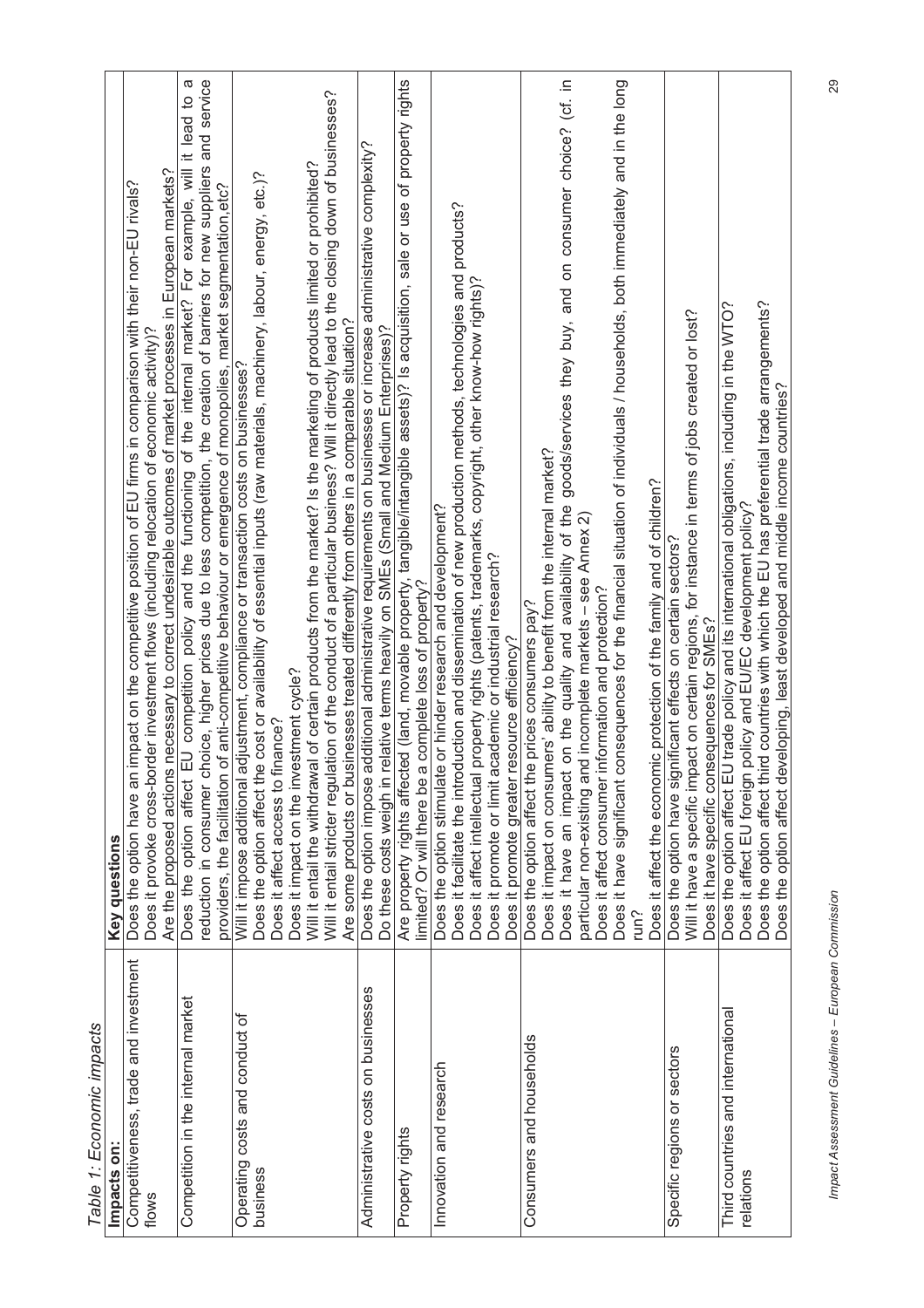| Public authorities                                     | getary consequences for public authorities at different levels of government, both immediately and<br>Does the option have bud                                                                                                                                                                                                              |
|--------------------------------------------------------|---------------------------------------------------------------------------------------------------------------------------------------------------------------------------------------------------------------------------------------------------------------------------------------------------------------------------------------------|
|                                                        | gnificant establishing new or restructuring existing public authorities?<br>Does the option require si<br>in the long run?                                                                                                                                                                                                                  |
| The macroeconomic environment                          | Does it contribute to improving the conditions for investment and for the proper functioning of markets?<br>What are the overall consequences of the option for economic growth and employment?<br>Does the option have direct or indirect inflationary consequences?                                                                       |
| Table 2: Environmental impacts                         |                                                                                                                                                                                                                                                                                                                                             |
| Impacts on:                                            | Key questions                                                                                                                                                                                                                                                                                                                               |
| Air quality                                            | photochemical or harmful air pollutants that might<br>affect human health, damage crops or buildings or lead to deterioration in the environment (polluted soil or rivers etc)?<br>eutrophying,<br>effect on emissions of acidifying,<br>Does the option have an                                                                            |
| Water quality and resources                            | quality of waters in coastal and marine areas (e.g. through discharges of sewage, nutrients, oil,<br>or increase the quality or quantity of freshwater and groundwater?<br>Does it affect drinking water resources?<br>heavy metals, and other pollutants)?<br>Does it raise or lower the<br>Does the option decrease                       |
| Soil quality or resources                              | Does it lead to loss of available soil (e.g. through building or construction works) or increase the amount of usable soil (e.g.<br>Does the option affect the acidification, contamination or salinity of soil, and soil erosion rates?<br>through land decontamination)?                                                                  |
| The climate                                            | gases (e.g. carbon<br>emission of ozone-depleting substances (CFCs, HCFCs, etc.) and greenhouse<br>the atmosphere?<br>Does the option affect the<br>dioxide, methane etc) into                                                                                                                                                              |
| Renewable or non-renewable<br>resources                | use of renewable resources (freshwater, fish) more quickly than they can regenerate?<br>Does it reduce or increase use of non-renewable resources (groundwater, minerals etc)?<br>Does the option affect the                                                                                                                                |
| Biodiversity, flora, fauna and<br>landscapes           | Does the option reduce the number of species/varieties/races in any area (i.e. reduce biological diversity) or increase the<br>Does it affect protected or endangered species or their habitats or ecologically sensitive areas?<br>range of species (e.g. by promoting conservation)?                                                      |
|                                                        | Does it split the landscape into smaller areas or in other ways affect migration routes, ecological corridors or buffer zones?<br>Does the option affect the scenic value of protected landscape?                                                                                                                                           |
| Land use                                               | Does it affect land designated as sensitive for ecological reasons? Does it lead to a change in land use (for example, the<br>Does the option have the effect of bringing new areas of land ('greenfields') into use for the first time?<br>divide between rural and urban, or change in type of agriculture)?                              |
| Waste production / generation<br>recycling             | Does the option affect waste production (solid, urban, agricultural, industrial, mining, radioactive or toxic waste) or how waste<br>is treated, disposed of or recycled?                                                                                                                                                                   |
| The likelihood or scale of<br>environmental risks      | it affect the risk of unauthorised or unintentional dissemination of environmentally alien or genetically modified<br>ikelihood or prevention of fire, explosions, breakdowns, accidents and accidental emissions?<br>Does it increase or decrease the likelihood of natural disasters?<br>Does the option affect the<br>organisms?<br>Does |
| Mobility (transport modes) and the<br>use of energy    | Will it increase or decrease the demand for transport (passenger or freight), or influence its modal split?<br>Does the option increase or decrease consumption of energy and production of heat?<br>Does it increase or decrease vehicle emissions?                                                                                        |
| The environmental consequences of<br>firms' activities | ŏ<br>Does the option lead to changes in natural resource inputs required per output? Will it lead to production becoming more<br>ess energy intensive?                                                                                                                                                                                      |
|                                                        |                                                                                                                                                                                                                                                                                                                                             |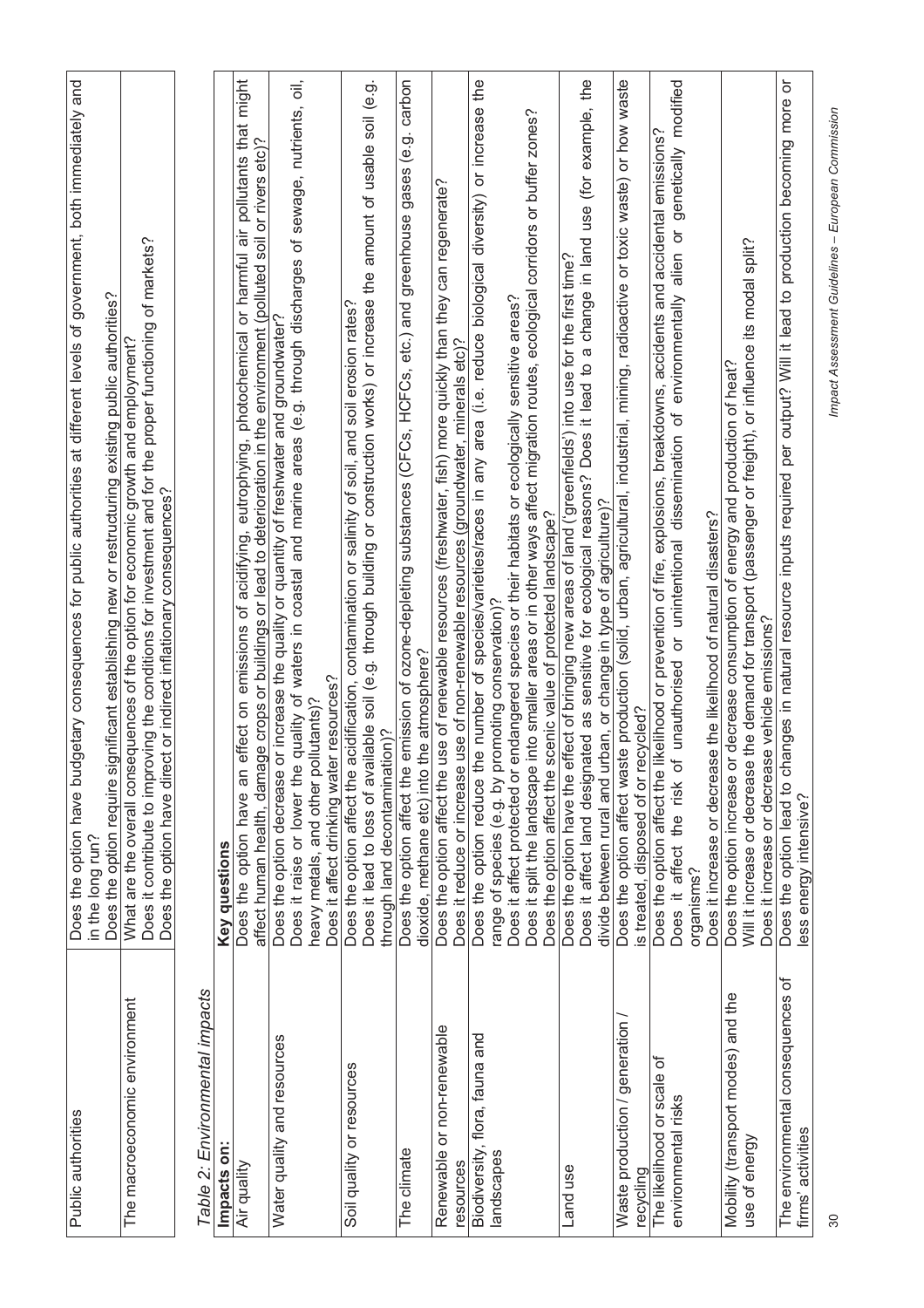|                                                                | Does the option make environmentally un/friendly goods and services cheaper or more expensive through changes in<br>Does the option promote or restrict environmentally un/friendly goods and services through changes in the rules on capital<br>taxation, certification, product, design rules, procurement rules etc.?<br>investments, loans, insurance services etc?            |
|----------------------------------------------------------------|-------------------------------------------------------------------------------------------------------------------------------------------------------------------------------------------------------------------------------------------------------------------------------------------------------------------------------------------------------------------------------------|
|                                                                | Will it lead to businesses becoming more or less polluting through changes in the way in which they operate?                                                                                                                                                                                                                                                                        |
| Animal and plant health, food and<br>feed safety               | Does the option have an impact on health of animals and plants?<br>Does the option affect animal welfare (i.e. humane treatment of animals)?<br>Does the option affect the safety of food and feed?                                                                                                                                                                                 |
| Table 3: Social impacts                                        |                                                                                                                                                                                                                                                                                                                                                                                     |
| Impacts on:                                                    | Key questions                                                                                                                                                                                                                                                                                                                                                                       |
| Employment and labour markets                                  | Does it have specific negative consequences for particular professions, groups of workers, or self-employed persons?<br>the functioning of the labour market?<br>Does the option facilitate new job creation?<br>Does it lead directly to a loss of jobs?<br>for labour?<br>Does it have an impact on<br>Does it affect the demand                                                  |
| Standards and rights related to job<br>quality                 | access of workers or job-seekers to vocational or continuous training?<br>Will it affect workers' health, safety and dignity?<br>Does the option impact on job quality?<br>Does the option affect the                                                                                                                                                                               |
|                                                                | Does the option directly or indirectly affect workers' existing rights and obligations, in particular as regards information and<br>consultation within their undertaking and protection against dismissal?                                                                                                                                                                         |
|                                                                | Does it directly or indirectly affect employers' existing rights and obligations?<br>Does it affect the protection of young people at work?                                                                                                                                                                                                                                         |
|                                                                | or restrict restructuring, adaptation to change and the use of technological innovations in the<br>Does it bring about minimum employment standards across the EU?<br>Does the option facilitate<br>workplace?                                                                                                                                                                      |
| Social inclusion and protection of<br>particular groups        | Does the option affect access to the labour market or transitions into/out of the labour market?<br>Does it affect access to placement services or to services of general economic interest?<br>Does it lead directly or indirectly to greater in/equality?<br>Does it affect equal access to services and goods?                                                                   |
|                                                                | Does the option affect specific groups of individuals, firms, localities, the most vulnerable, the most at risk of poverty, more<br>Does the option make the public better informed about a particular issue?                                                                                                                                                                       |
|                                                                | Does the option significantly affect third country nationals, children, women, disabled people, the unemployed, the elderly,<br>than others?                                                                                                                                                                                                                                        |
|                                                                | or ethnic, linguistic and<br>and non-confessional organisations,<br>political parties or civic organisations, churches, religious<br>religious minorities, asylum seekers?                                                                                                                                                                                                          |
| Equality of treatment and opportunities,<br>non-discrimination | Does the option affect equal treatment and equal opportunities for all?<br>Does the option affect gender equality?                                                                                                                                                                                                                                                                  |
|                                                                | different treatment of groups or individuals directly on grounds of e.g. gender, race, colour, ethnic<br>or social origin, genetic features, language, religion or belief, political or any other opinion, membership of a national minority,<br>property, birth, disability, age or sexual orientation? Or could it lead to indirect discrimination?<br>Does the option entail any |
|                                                                |                                                                                                                                                                                                                                                                                                                                                                                     |

*Impact Assessment Guidelines – European Commission* 31 Impact Assessment Guidelines - European Commission